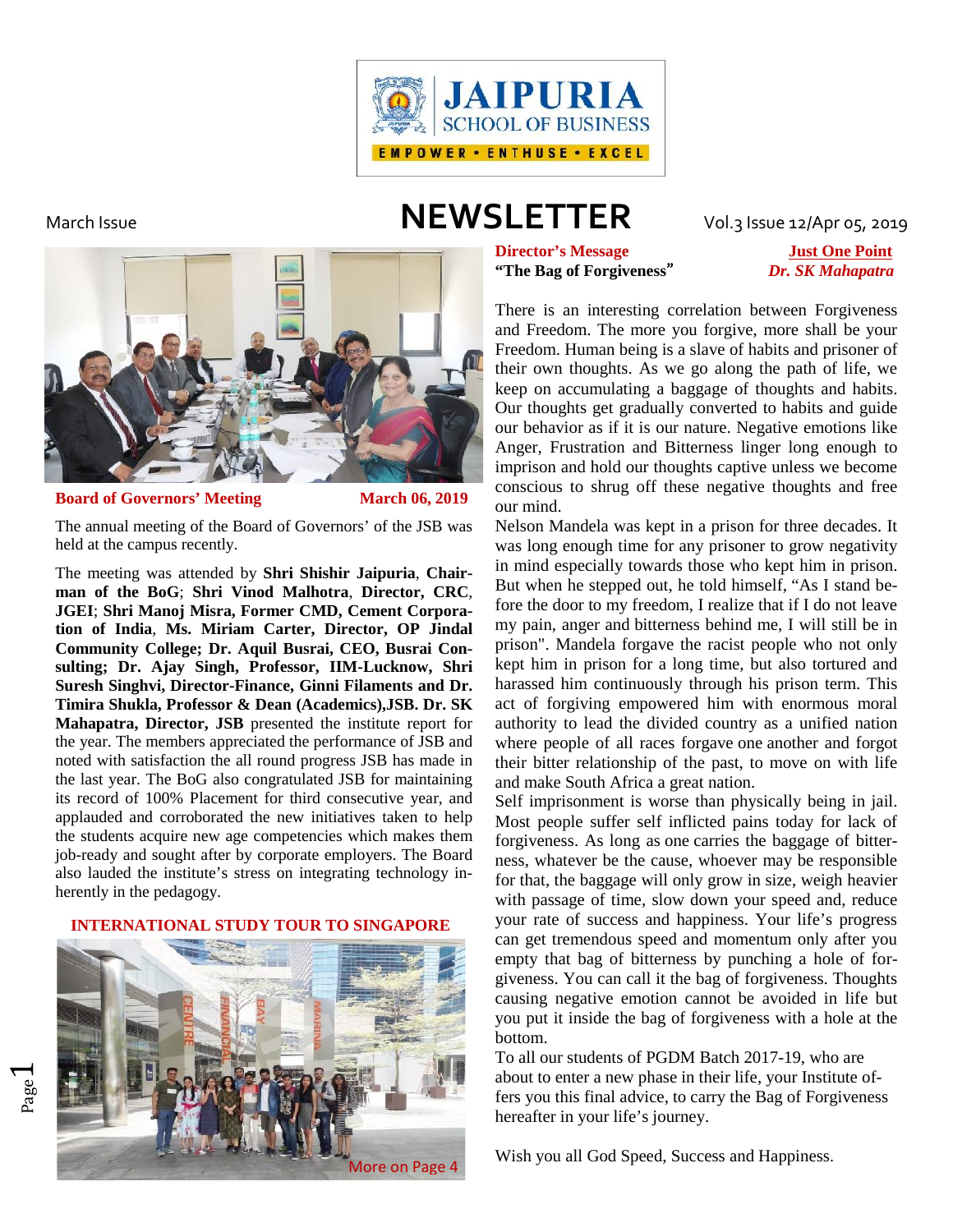### **Annual Cultural Festival March 02, 2019 Workshop**

**JSB** celebrated **SCINTILLA** – the Annual Inter College Festival of the Institute with a lot of pomp and show in the campus<br>
SCINTIFICA 2K19. a mega cultural extravaganza grounds. **SCINTILLA 2K19**, a mega cultural extravaganza brought together participants from various institutions in Delhi NCR and provided them with a platform where they showcased their talents and skills.



Known to attract the best talent from across various colleges, Scintilla 2019 took things to the next level this time. The function commenced with **Saraswati Vandana** – a dance recital by Akansha, a first year student at JSB and the traditional lamp lighting ceremony and was formally inaugurated by the Director, **Dr SK Mahapatra**. He welcomed the dignitaries and exhorted the participants from different colleges of NCR to enjoy the competition with the spirit of camaraderie. In his address, he urged the youth to stay focused and embrace change in all walks of life to take the nation to new heights of excellence.



 **Band Performance.** A multitude of students participated in the one-day mega event and took part in the splash of events and activities lined up for the day including **Treasure Hunt, Tug of War, Painting Competition, Capture the Event Competition, Street Play, Singing Competition, Dance Competition** and many more. The major attractions, however, were the **Fashion Show and the** <sup>It was</sup> tunity

 $\mathrel{\sim}$ 

## $\frac{a}{b}$  **Band Performance.**<br>The final event for the day was a Band Performance by the  $\frac{b}{c}$ ALAHADA Band from AAFT. The crowd, even after the long tiring day, was seen dancing to songs performed by the band.

(More on Page 4)

### **March 07, 2019 "Understanding Blockchain & Cryptocurrency"**



JSB in association with the Indo-American Centre, North India Office organised a workshop on "**Blockchain and Cryptocurrency**". The facilitator of the session was **Mr. Gaurav Bansal**, **BE, MBA** and an Ex-Banker. **Mr. Bansal** started the workshop with the basics of Economics, History, Commerce and Mathematics and connected it with **Blockchain** and **Cryptocurrency** so that students can understand the topic easily and understand how Blockchain actually works. The key learning from the sessions are:-

- **Blockchains** is a digital ledger and is the technique to maintain records of transactions of **Cryptocurrency**.
- **Blockchains** are highly secure because of the use of cryptographic algorithm.
- Like bank accounts, **Blockchains** have a wallet address where bitcoins can be stored and transactions can be done.
- Wallets have a public key and private key by which wallets can be accessed and bitcoins can be stored there.
- In **Blockchain** information is stored in blocks of fixed size and all the blocks are connected with one another.
- **Blockchains** are hard to break because every new block created contains the hash of previous block hence if one block is altered all the blocks need to be change which is quite impossible as high computing power is required to break all of the chain.
- Validation of bitcoin transactions is known as mining and people validating these transactions are known as miners. Mining can be done to earn bitcoins.
- Process of bitcoin wallet creation. Only **21 million bitcoins** can be created in total.

It was a really informative session as students got an opporto understand the technical details of the **Blockchain** and **Bitcoin.**

This workshop was held as per programme under a series of technology workshops planned by the Indo-American Centre in higher educational institutes on issues affecting the world on date.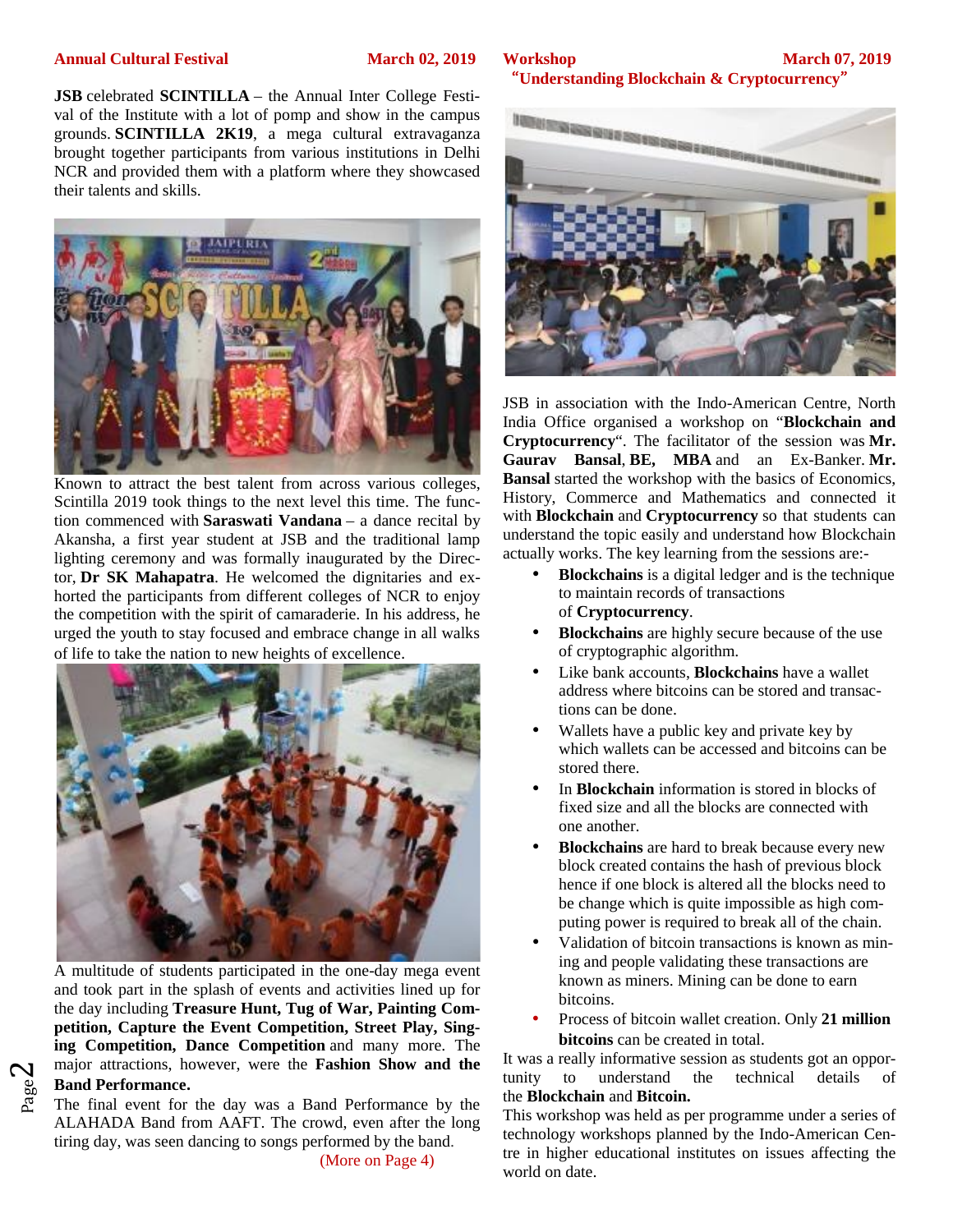### **IMPORTANT ANNOUNCEMENT**

**WE ARE GLAD TO INFORM THE READERS THAT HON'BLE VICE PRESIDENT OF INDIA HAS KINDLY CONSENTED TO BE THE CHIEF GUEST AT THE INAUGURAL CEREMONY OF "DR.RAJARAM JAIPURIA MEMORIAL LECTURE" TO BE HELD ON 30TH APRIL VENUE OF THE LECTURE IS DR. AMEBEDKAR INTERNATIONAL CENTRE, JANPATH, NEW DELHI**

**Expert Talk March 09, 2019** 

The students of JSB attended an expert talk delivered by **Mr. Krishna Mishra**, **Chairman, eKutir**. Founded in 2009, **eKutir** is a for-profit social enterprise group that provides economically sustainable solutions anchored with technology, micro-entrepreneurship, and community engagement. It has received wide recognition for its model, which has reached and impacted thousands of people in the low-income communities. As a social enterprise group, their innovation transcends interventions in agriculture, food & nutrition, WASH, and enterprise development using digital technology.



Mr. Mishra talked about the young minds, their dreams, campus life of the students and connected it with the power and money generally people desire for. Then came up the challenges of life which lead to frustration and opportunities depending upon how a person deals with it. He shared his learning regarding empowering education. He advised the students to choose their career wisely in a world with cut throat competition.

He also advised the growing opportunities in the field of **SOCIAL BUSINESS** and leverage on the awareness on the various social issues faced by the society. He goaded the students to think like an entrepreneur and develop their own business since Governmental supports are also forthcoming nowadays.

He also mentioned about an application (AaharX) developed by eKutir for diabetic patients to understand their dietary requirements and easy consultation by a doctor on a need-basis.

### **Students' Corner**

ო

 $\begin{bmatrix} 80 \\ 80 \\ 20 \end{bmatrix}$  organised by ICICI Securities Ltd which started in No-National Level contest of Stock Mind Games Season 7 Ms. Shivanee, a first year student of JSB qualified for the vember 2018. The final contest was held on the  $2<sup>nd</sup>$  of April 2019 and Shivanee ranked  $45<sup>th</sup>$  out of 90 students who qualified for the final contest.

### **Entrepreneurial Talk March 23, 2019**

The students of JSB got an unique opportunity to listen to and interact with an extra-ordinary, **talented innovator of India, Mr. Mayur Ramgir**, one of the youngest evangelist of India, who started his career as an IT professional and moved on to become a multifaceted personality. He is founder of many new business and ranks among the best gurus and mentors in the Innovation Eco- System in the World today. He has mentored many young with bright ideas of making a mark in life. He and his team, personally handhold young entrepreneurs and partner with institutions to fulfill the grand vision of a New India, powered by young men and women with their dreams and aspirations.



### **Faculty & Staff News**

 Dr. Damayanti Datta and Prof Naveen Luthra , both Associate Professors, have joined the core Faculty of JSB on  $1<sup>st</sup>$  April 2019. The institute extends them a hearty welcome and wishes them all the success!



Dr. Ajay K Patel, Associate Professor, Finance completed a 5-day National Workshop on "Contemporary Economic Issues & Research Methods" organised at SRCC, Delhi University from March 16-20, 2019

 Dr. Nitin K Saxena attended Digital India Summit" organised by The Times Network on  $12<sup>th</sup>$  March at the Taj Palace, New Delhi. Dr. SK Mahapatra also attended the Summit.



Digital India Summit focussed specifically on the future of the fast-growing digital economy. The event was headlined by the who's who of India and the global digital ecosystem. **In pic**: Mr. Deep Kalra,

Founder & Group CEO, MakeMyTrip sharing his thoughts

 **Dr. SK Mahapatra is visiting South Korea from Apr 7-13 as a part of a FICCI delegation** to study and experience the Korean model of tertiary education that has propelled a few of their Universities among top 100 global rankings.